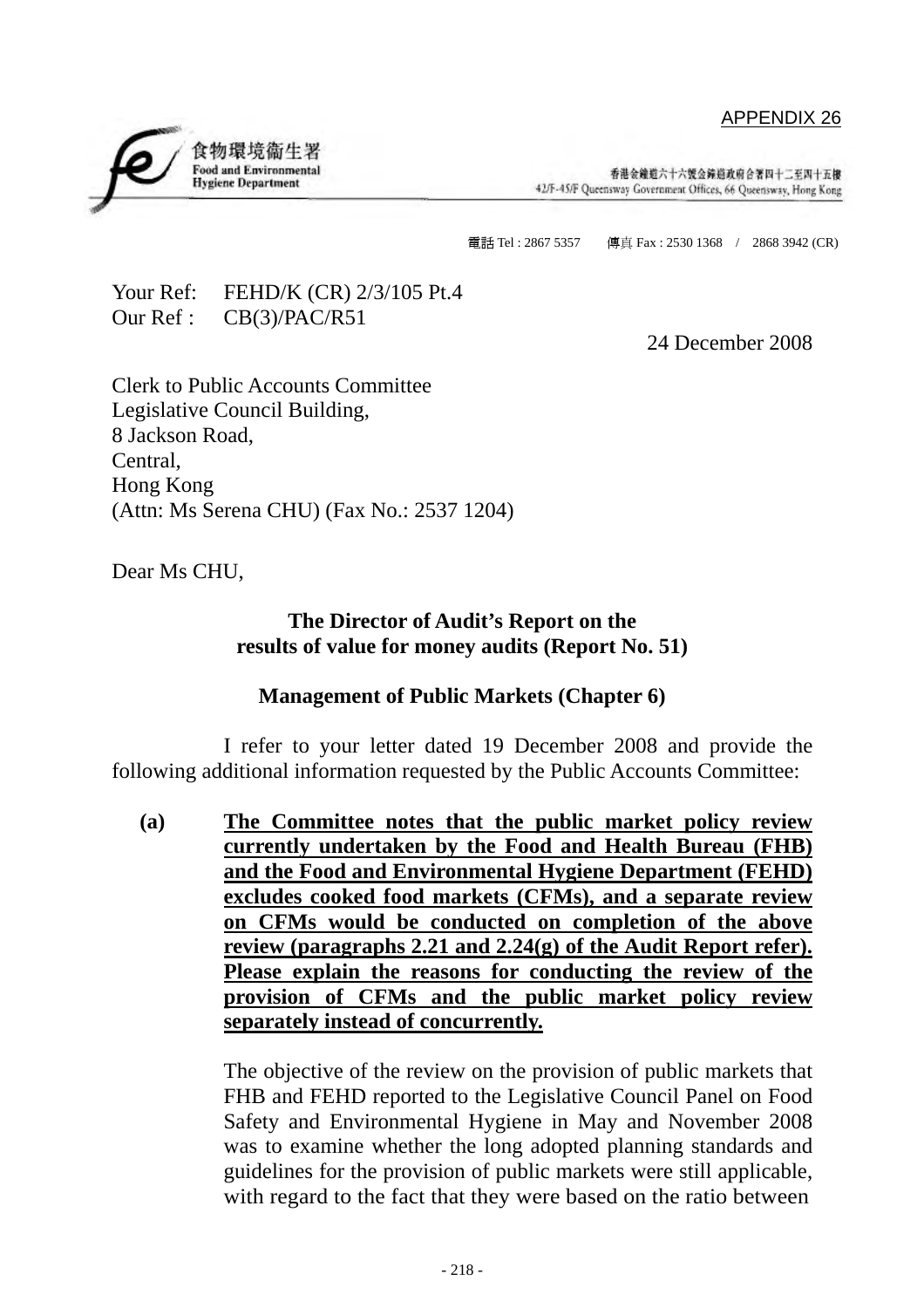population of the area and number of stalls as well as the hawker resiting needs. The review also aimed to formulate guidelines for assessing public markets with viability problems, so as to devise improvement measures or examine the possibility of closing down these markets. Since problems of high vacancy rates and operating deficit are more common for the "wet market" section, which sells mainly fresh provisions and daily necessities, of a public market, the review has first focused on the provision of "wet markets".

CFMs are quite different from "wet markets" in their overall operation. In the past two years, the average let-out rate of the 39 cooked food centres (CFCs) and 25 CFMs exceeded 85%. Among them, 40% were fully let out. Moreover, according to the 2006-07 financial costing analysis, 10 out of the 25 CFMs recorded an operating surplus. Consideration was also given to the fact that CFCs/CFMs mainly provide cooked food for consumption at the premises, which provide rather different services to the public as compared to general "wet markets" where customers purchase foods and daily necessities. Recognising the differences between the "wet market" and CFM section of public markets in terms of their nature, vacancy position and other related issues, FHB and FEHD decided to first focus on the section that provides fresh provisions and daily necessities, while a review on CFMs will be conducted separately.

**(b) Whether the concessionary rentals for ex-licensed itinerant hawkers, referred to in paragraph 3.4(a) of the Audit Report, would expire after the first tenancies (usually three years); if so, the rental adjustment mechanism thereafter; if not, whether there was an expiry date for the concessionary rentals.**

> The concessionary rentals for ex-licensed itinerant hawkers who surrender their licences for market stalls are applicable to the first tenancy (usually for a period of three years). The policy was first implemented in the urban area in 1993, and was later extended in 2003 to cover the licensed itinerant hawkers in the New Territories (NT). In the urban area, if the tenant continued to rent the public market stall upon expiry of the first tenancy before mid-1998 (i.e. before the rentals of all public market stalls were reduced by 30% and subsequently frozen), the rental would be determined by the